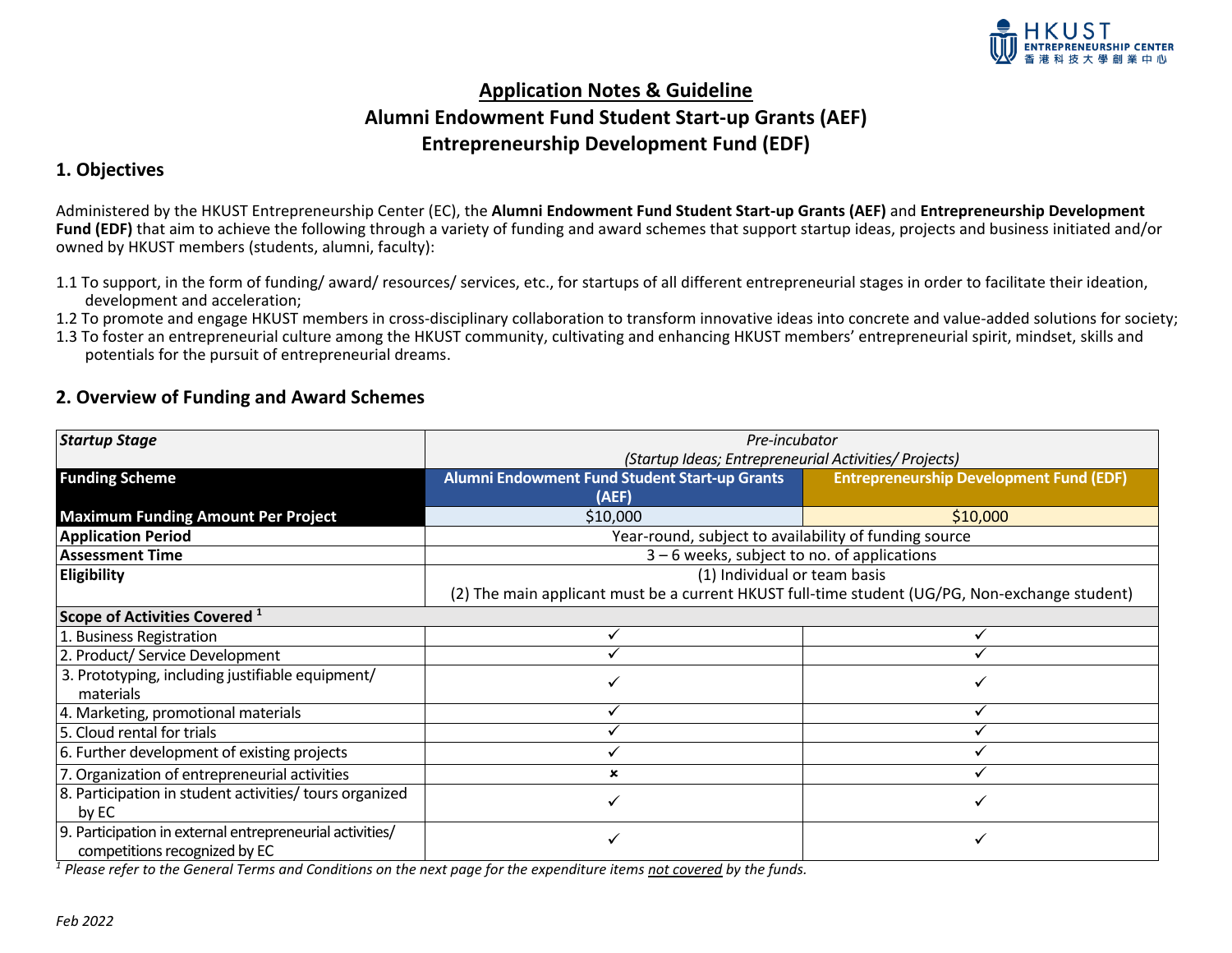### **3. Startup Support Package**

3.1 All fund/ award recipients are entitled to the following startup support:

- [Accelerator Space and Facilities:](https://ecenter.ust.hk/events/bases-facilities) access to hot desk in co-working space, meeting rooms, mail box, storage locker, etc. at TheBASE (1/F, Lift no. 29-30)
- Mentoring by entrepreneurs and experts i[n MentorHUB@HKUST](https://www.ec.ust.hk/mentorship/)
- Advising by staff from Entrepreneurship Center

# **4. Application**

- 4.1 Applicants may apply for multiple funds/ awards at the same time, yet successful applicants (a.k.a. fund/ award recipients) are allowed to hold at most one fund/ award in any funding cycle (i.e. period from application, project implementation to fund/ award disbursement).
- 4.2 EDF and AEF applicants applying for the purpose of participating in overseas entrepreneurial activities including competitions, conferences, exhibitions, etc. are required to submit the funding application and supporting documents (e.g. invitation, schedule) before the event; retrospective applications will not be processed.
- 4.3 Proposed purchases of equipment must be detailed in the application with clear justifications on their usage in relation to the development of the startup.

#### *4.4 Application Checklist and Procedure*

- 4.4.1 Prepare the following to be uploaded to the [Online Application:](https://ust.az1.qualtrics.com/jfe/form/SV_1yUDAstYbNe1ZI2)
	- $\square$  Budget Estimation [\(please download the template here\)](http://www.ec.ust.hk/sites/default/files/107/ecfund_budget.xlsx)
	- Business Registration Certificate *(for Registered startups only)*
	- Certified Incorporation Form (Company Limited by Shares) NNC1 Form submitted to Companies Registry *(for Registered startups only)*
	- $\square$  Proof of External Achievements/ Funds/ Awards Received, if applicable
	- $\square$  Other Supporting Documents, if any
- 4.4.2 Fill in the [Online Application](https://ust.az1.qualtrics.com/jfe/form/SV_1yUDAstYbNe1ZI2) and upload the required documents.
- 4.4.3 An acknowledgment of email will be sent to the main applicant as receipt of application. Application results are normally announced and sent to the applicant's HKUST email address within 1.5 months after submission of application.

### **5. Selection Criteria and Vetting Procedures**

- 5.1 Applications will be assessed by a selection panel composed of the following experts as deemed appropriate:
	- Staff from HKUST Entrepreneurship Center;
	- An external expert with entrepreneurship experience; and
	- A representative of the Fund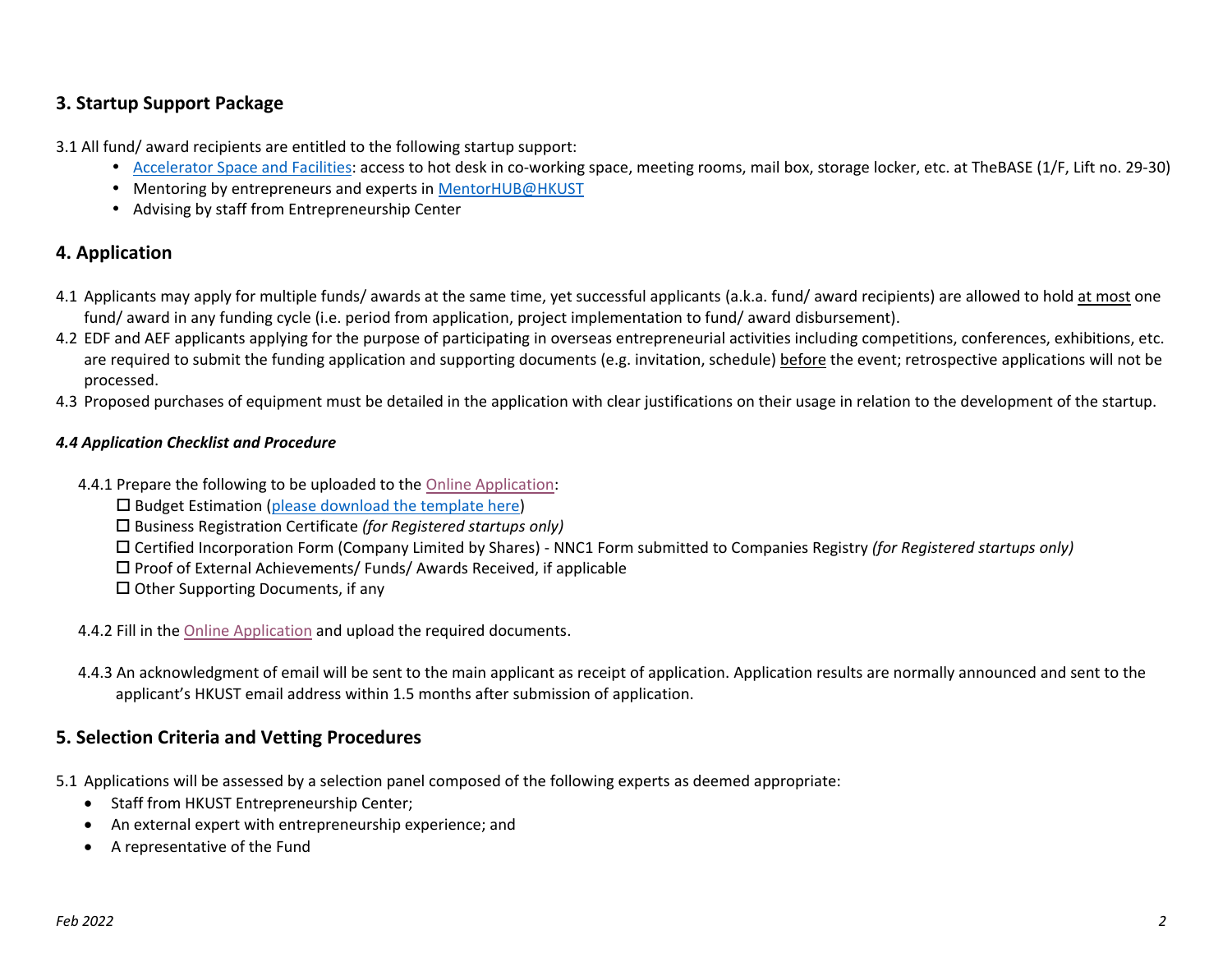- 5.2 Applications will be assessed based on the following criteria:
	- Innovation, creativity and impacts;
	- Commercial, social and/or culture value;
	- Technical and business feasibility;
	- Team and management skills;
	- Finance; and
	- Development on the students' entrepreneurial potential.

# **6. General Terms and Conditions of All Funding and Award Schemes**

- 6.1 Any substantial changes from the original startup/project/plan outlined in the application, including but not limited to the type of ownership, shareholder structure, budget, etc., must be reported to the Fund Secretariat for assessment and approval at least two weeks in advance of the change.
- 6.2 HKUST reserves the right to suspend and terminate the funding support/ award, request the recipient to recover any funds/ awards disbursed and/or pursue any legal actions in any of the following events:
	- 6.2.1 the actual startup/project/plan carried out deviates from the approved execution plan;
	- 6.2.2 the fund/ award has been mishandled or utilized for purposes that deviate from the objectives, terms and conditions of the fund/ award;
	- 6.2.3 the recipient fails to complete the disbursement requirements and/or submits false business/ completion/ financial reports at the end of the approved project period;
	- 6.2.4 the recipient is involved in illegal or unreasonable business practices; or
	- 6.2.5 there is a lack of progress of the startup/ project in a material way and/or slim chance of completion of the approved execution plan.

### *Usage of Fund/ Award*

- 6.3 The Funds do not cover the following costs:
	- 6.3.1 administrative costs;
	- 6.3.2 salary, honorarium/ remuneration;
	- 6.3.3 any unjustified costs for product development;
	- 6.3.4 any expenses related to corporate finance (e.g. loan payment, legal advice, etc.);
	- 6.3.5 purchases of equipment for general operations and/or personal use.
- 6.4 The approved funds are valid for one year.
- 6.5 The actual disbursed amount will be subject to adjustment with reference to the net balance after the deduction of other income sources during the approved project period.
- 6.6 All expenses approved by the selection panel should be incurred within the approved project period and within the validity period of the fund award; retrospective expenses will not be supported nor reimbursed.

#### *Ownership of Intellectual Properties/ Equipment*

6.7 HKUST reserves the right to retain the ownership of any equipment, purchased and supported with pre-approval by EC, after use if appropriate. 6.8 Recipients of the AEF and EDF schemes retain the ownership of any intellectual properties generated as a result of the funding granted.